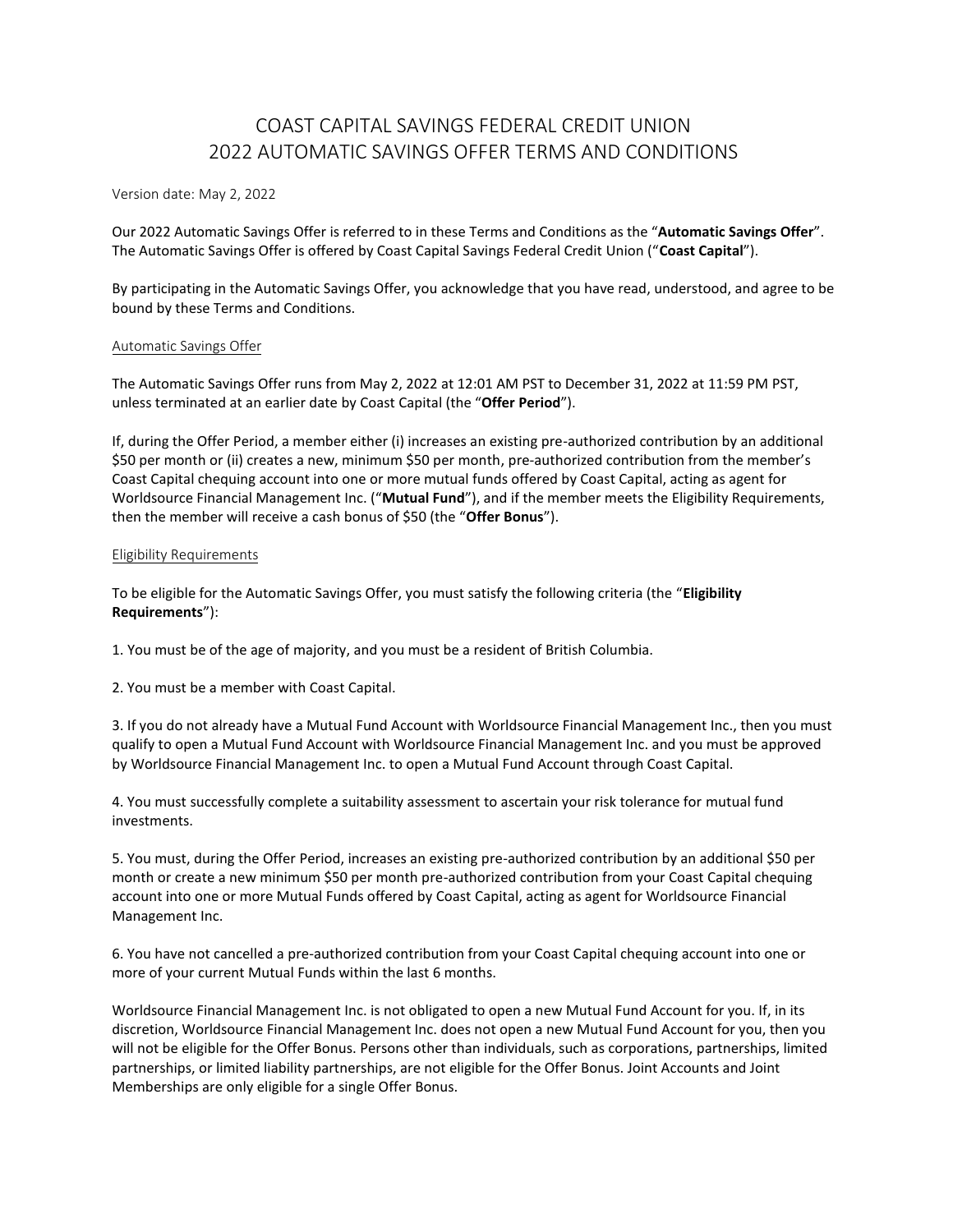### Automatic Savings Offer Fulfillment

The Offer Bonus will typically be deposited to your Coast Capital chequing account via electronic funds transfer within 10 days after you create the minimum pre-authorized contribution described above.

### Automatic Savings Offer Limits

Each individual is limited to one Offer Bonus under this Automatic Savings Offer. This Offer Bonus is not transferrable or assignable. No substitutions will be permitted. This Offer Bonus may be combined with other offers.

## Automatic Savings Offer – Privacy Notice

Coast Capital will collect personal information from you to administer the Automatic Savings Offer and to determine your eligibility to receive an Offer Bonus. This may include the information you submit as part of the Automatic Savings Offer, information required to open a new Mutual Fund Account (if you did not already have one), and information about your Mutual Fund Account and your mutual fund investments.

By participating in the Automatic Savings Offer, you consent to Coast Capital's collection, use and disclosure of your personal information for the administration of the Automatic Savings Offer, and otherwise in accordance with Coast Capital's Privacy Policy.

You also consent to Coast Capital using aggregated and anonymized information from your personal information to generate reports regarding the Automatic Savings Offer and entrant demographics, which reports Coast Capital may disclose to other persons provided that no identifying information is included in such reports.

## Automatic Savings Offer – General Terms and Conditions

Coast Capital will not be liable to any person for any damage or loss arising from, connected with, or relating to the Automatic Savings Offer, regardless of the cause or any fault by Coast Capital or any person for whom Coast Capital is responsible, and notwithstanding that any of those persons may have been advised of the possibility of the loss or damage being incurred.

The Automatic Savings Offer is subject to all applicable laws and regulations, and is void where prohibited by law. If any provision of these Terms and Conditions is found by any court of competent jurisdiction to be unenforceable, all other provisions will remain in full force and effect. These Terms and Conditions are governed solely by the laws of British Columbia, Canada and the federal laws of Canada applicable in British Columbia, excluding any rules of private international law or the conflict of laws that would lead to the application of any other laws.

Any dispute between Coast Capital and you or any other person arising from, connected with or relating to the Automatic Savings Offer, participation in the Automatic Savings Offer, the use or misuse of personal information provided in connection with the Automatic Savings Offer, or any related matters ("**Disputes**") will be resolved before the courts of British Columbia sitting in the City of Vancouver, British Columbia, Canada, and you hereby irrevocably attorn to the exclusive jurisdiction of those courts in respect of all Disputes. Proceedings regarding a Dispute must be commenced within one (1) year after the event giving rise to the Dispute occurred, after which time any and all proceedings regarding the Dispute are barred.

To the fullest extent permissible by applicable law, by participating in the Automatic Savings Offer you agree to indemnify and hold Coast Capital harmless against any and all third party claims arising out of or in connection with any breach by you of these Terms and Conditions or your participation in the Automatic Savings Offer.